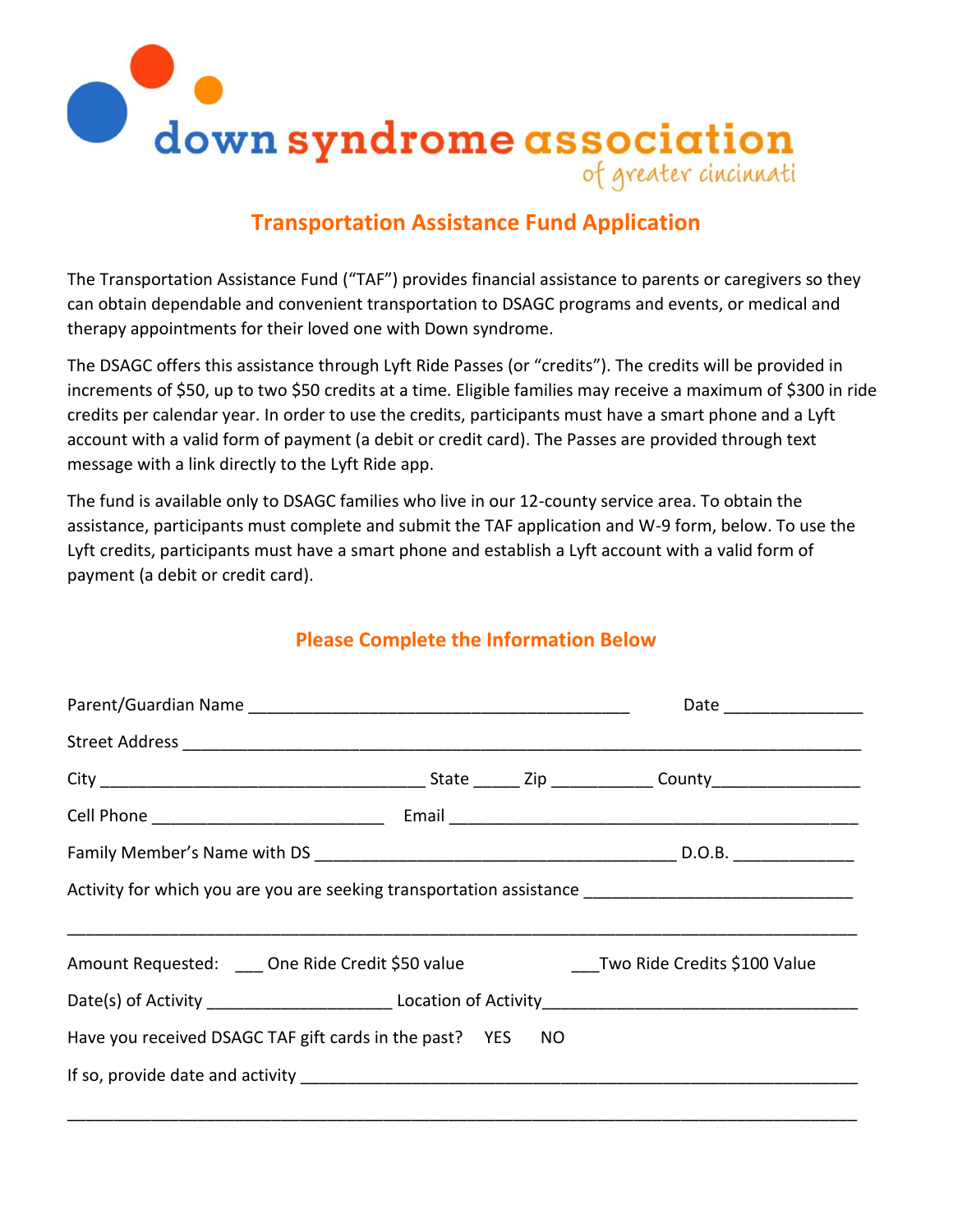## **Return the Completed Application and W-9 Form:**

#### **DSAGC Attn. Andy Baker 4623 Wesley Avenue, Suite A, Cincinnati, OH 45212 (p) 513-761-5400 (f) 513-761-5401 [andyb@dsagc.com](mailto:andyb@dsagc.com)**

## **DSAGC Transportation Assistance Fund (TAF) Policies**

- ➢ **Eligible Recipients:** You must live in the Greater Cincinnati region which includes Adams, Boone, Brown, Butler, Campbell, Clermont, Clinton, Dearborn, Hamilton, Highland, Kenton and Warren counties. You must be a parent or caregiver of an individual with Down syndrome.
- ➢ **Non-discrimination:** Determination is not made on the basis of race, color, creed, sexual orientation, marital status, or economic need.
- ➢ **Ride Credits:** Ride Credits will come in increments of \$50, up to two \$50 credits per request. Additional credits may be requested only after previous credits are used. If unused, credits will expire after 90 days. Maximum credits allowed per calendar years is \$300.
- ➢ **Application:** Please allow 14 days to process the application.
- ➢ **Eligible Uses:** Lyft Ride Credits may be used for DSAGC programs/activities, therapy or medical for their loved one with Down syndrome.
- ➢ **Review:** Each request will be reviewed for eligibility by the DSAGC.
- ➢ **Misuse of Funds:** The DSAGC trusts you will use the Lyft Ride Credits for the purpose outlined in this application. If the DSAGC becomes aware that funds are being used for other purposes, you will forfeit your eligibility for future assistance.